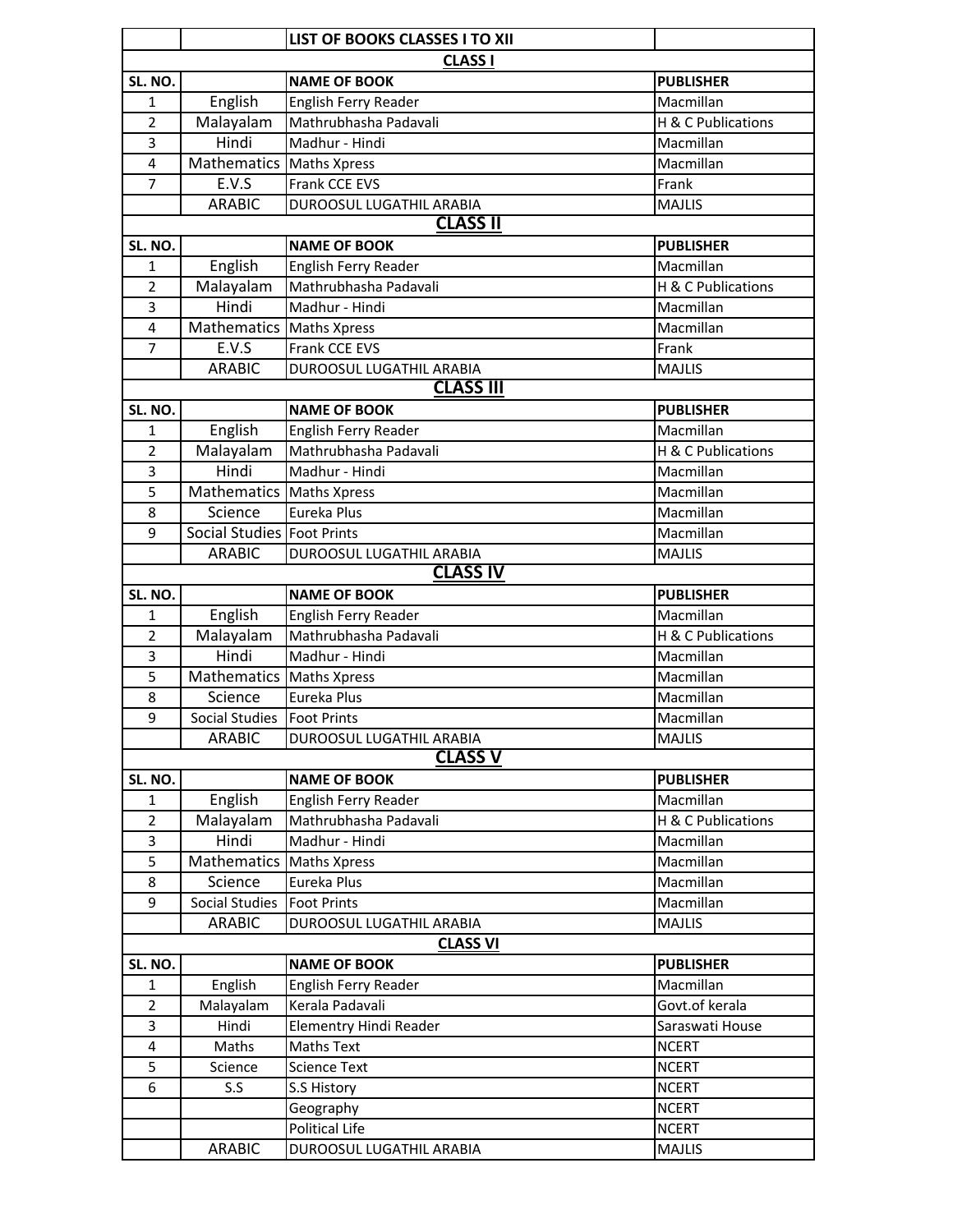| <b>CLASS VII</b>  |               |                                      |                  |  |  |  |  |
|-------------------|---------------|--------------------------------------|------------------|--|--|--|--|
| SL. NO.           |               | <b>NAME OF BOOK</b>                  | <b>PUBLISHER</b> |  |  |  |  |
| 1                 | English       | English Ferry Reader                 | Macmillan        |  |  |  |  |
| $\overline{2}$    | Malayalam     | Kerala Padavali                      | Govt.of kerala   |  |  |  |  |
| 3                 | Hindi         | Elementry Hindi Reader               | Saraswathy House |  |  |  |  |
| $\overline{4}$    | Maths         | <b>Maths Text</b>                    | <b>NCERT</b>     |  |  |  |  |
| 5                 | Science       | <b>Science Text</b>                  | <b>NCERT</b>     |  |  |  |  |
| 6                 | S.S           | S.S History                          | <b>NCERT</b>     |  |  |  |  |
|                   |               | Geography                            | <b>NCERT</b>     |  |  |  |  |
|                   |               | <b>Political Life</b>                | <b>NCERT</b>     |  |  |  |  |
|                   | <b>ARABIC</b> | DUROOSUL LUGATHIL ARABIA             | <b>MAJLIS</b>    |  |  |  |  |
| <b>CLASS VIII</b> |               |                                      |                  |  |  |  |  |
| SL. NO.           |               | <b>NAME OF BOOK</b>                  | <b>PUBLISHER</b> |  |  |  |  |
| 1                 | English       | English Ferry Reader                 | Macmillan        |  |  |  |  |
| $\overline{2}$    | Malayalam     | Kerala Padavali                      | Govt.of kerala   |  |  |  |  |
| 3                 | Hindi         | Elementry Hindi Reader               | Saraswathy House |  |  |  |  |
| $\overline{4}$    | Maths         | <b>Maths Text</b>                    | <b>NCERT</b>     |  |  |  |  |
| 5                 | Science       | <b>Science Text</b>                  | <b>NCERT</b>     |  |  |  |  |
| 6                 | S.S           | History Part -I                      | <b>NCERT</b>     |  |  |  |  |
|                   |               | History Part -II                     | <b>NCERT</b>     |  |  |  |  |
|                   |               | Geography                            | <b>NCERT</b>     |  |  |  |  |
|                   |               | <b>Political Life</b>                | <b>NCERT</b>     |  |  |  |  |
|                   | <b>ARABIC</b> | DUROOSUL LUGATHIL ARABIA             | <b>MAJLIS</b>    |  |  |  |  |
|                   |               | <b>CLASS IX</b>                      |                  |  |  |  |  |
| SL. NO.           |               | <b>NAME OF BOOK</b>                  | <b>PUBLISHER</b> |  |  |  |  |
| 1                 | English       | <b>Beehive</b>                       | <b>NCERT</b>     |  |  |  |  |
|                   |               | Moments                              | <b>NCERT</b>     |  |  |  |  |
|                   |               | Eng. Work Book - Words & Expressions | <b>NCERT</b>     |  |  |  |  |
| $\overline{2}$    | Malayalam     | Kerala Padavali - IX                 | Govt.of kerala   |  |  |  |  |
|                   |               | Adisthana padavali - IX              | Govt.of kerala   |  |  |  |  |
|                   | Non - det     | Thejaswiyaya Vagmi                   | H&C Publ.        |  |  |  |  |
| 3                 | Hindi         | Sparsh - I                           | <b>NCERT</b>     |  |  |  |  |
|                   |               | Sanjayan - I                         | <b>NCERT</b>     |  |  |  |  |
|                   |               | <b>ARABIC READER</b>                 | <b>CBSE</b>      |  |  |  |  |
| 4                 | Maths         | <b>Maths Text</b>                    | <b>NCERT</b>     |  |  |  |  |
| 5                 | Science       | <b>Science Text</b>                  | <b>NCERT</b>     |  |  |  |  |
|                   |               | Science Lab Manual(Togetherwith)     | Rachna Sagar     |  |  |  |  |
| 6                 | S.S           | History                              | <b>NCERT</b>     |  |  |  |  |
|                   |               | Geography                            | <b>NCERT</b>     |  |  |  |  |
|                   |               | Economics                            | <b>NCERT</b>     |  |  |  |  |
|                   |               | <b>Democratic Politics</b>           | <b>NCERT</b>     |  |  |  |  |
| $\overline{7}$    | 1.7           | <b>Information Technology</b>        | <b>CBSE</b>      |  |  |  |  |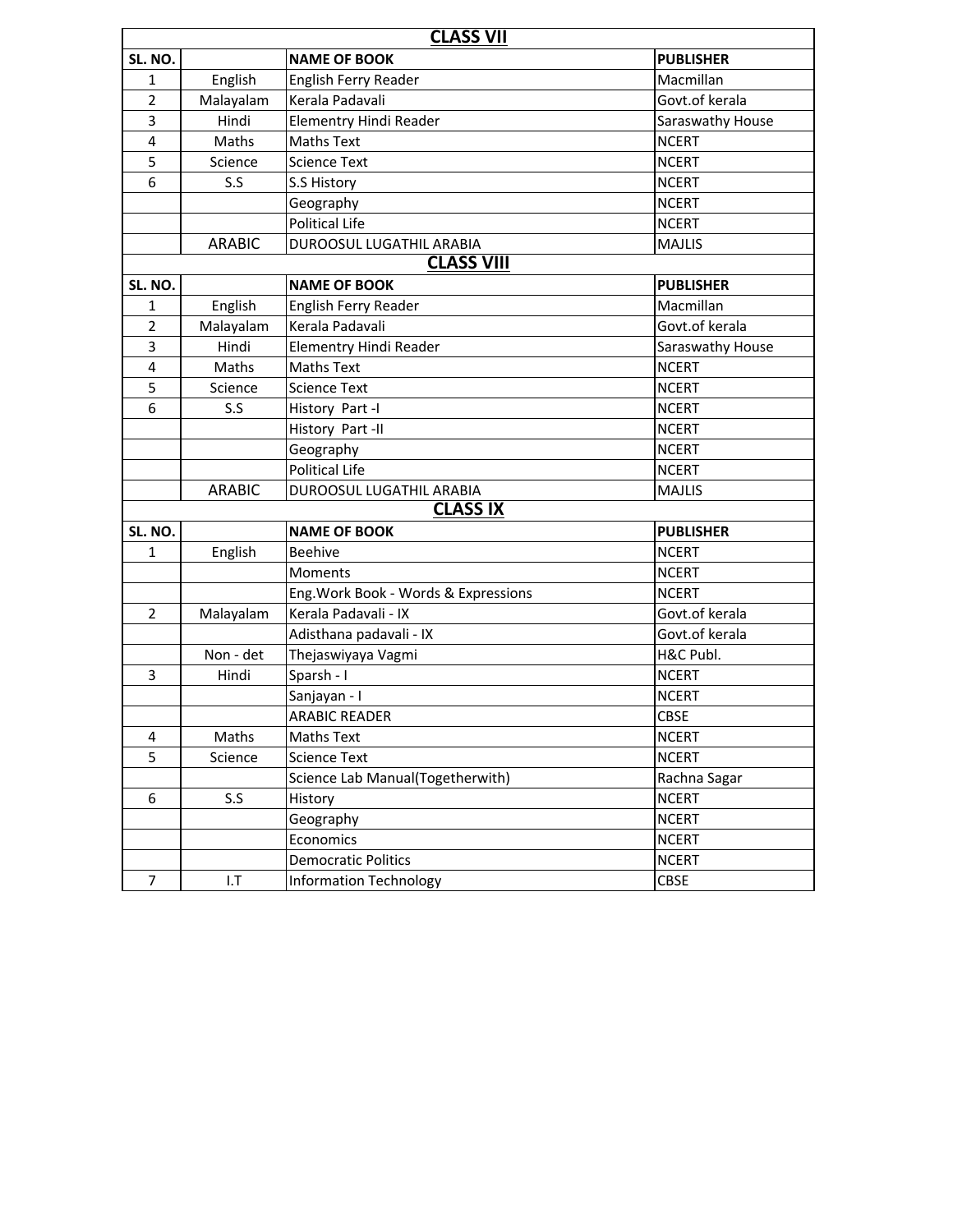| <b>CLASS X</b> |                  |                                          |                       |  |  |
|----------------|------------------|------------------------------------------|-----------------------|--|--|
| SL. NO.        |                  | <b>NAME OF BOOK</b>                      | <b>PUBLISHER</b>      |  |  |
| 1              | English          | English Text - First Flight              | <b>NCERT</b>          |  |  |
|                |                  | <b>English Foot Prints</b>               | <b>NCERT</b>          |  |  |
| 2              | Malayalam        | Kerala Padavali                          | Govt.of kerala        |  |  |
|                |                  | Adisthana padavali                       | Govt.of kerala        |  |  |
|                | Non - det        | Chattambi Swamikal                       | <b>Current Books</b>  |  |  |
| 3              | Hindi            | Sparsh - II                              | <b>NCERT</b>          |  |  |
|                |                  | Sanjayan - II                            | <b>NCERT</b>          |  |  |
|                |                  | <b>ARABIC READER</b>                     |                       |  |  |
| 4              | Maths            | <b>Maths Text</b>                        | <b>NCERT</b>          |  |  |
| 5              | Science          | <b>Science Text</b>                      | <b>NCERT</b>          |  |  |
|                |                  | Science Lab Manual(Togetherwith)         | Rachna Sagar          |  |  |
| 6              | S.S              | History                                  | <b>NCERT</b>          |  |  |
|                |                  | Geography                                | <b>NCERT</b>          |  |  |
|                |                  | Economics                                | <b>NCERT</b>          |  |  |
|                |                  | <b>Democratic Politics</b>               | <b>NCERT</b>          |  |  |
| 7              | $1.$ T           | <b>Information Technology</b>            | <b>CBSE</b>           |  |  |
|                |                  |                                          |                       |  |  |
|                |                  |                                          |                       |  |  |
|                |                  | <b>CLASS XI</b>                          |                       |  |  |
| SL. NO.        |                  | <b>NAME OF BOOK</b>                      | <b>PUBLISHER</b>      |  |  |
| 1              | <b>ENGLISH</b>   | <b>English Snapshot</b>                  | <b>NCERT</b>          |  |  |
|                |                  | English Hornbill                         | <b>NCERT</b>          |  |  |
| $\overline{2}$ | <b>BIOLOGY</b>   | <b>Biology Text</b>                      | <b>NCERT</b>          |  |  |
| 3              | <b>CHEMISTRY</b> | Chemistry - Part I                       | <b>NCERT</b>          |  |  |
|                |                  | Chemistry - Part II                      | <b>NCERT</b>          |  |  |
| 4              | <b>PHYSICS</b>   | Physics - Part I                         | <b>NCERT</b>          |  |  |
|                |                  | Physics - Part II                        | <b>NCERT</b>          |  |  |
| 5              |                  | <b>MATHEMATICS Mathematics Text</b>      | <b>NCERT</b>          |  |  |
| 6              |                  | <b>ACCOUNTANCY Accountancy Part I</b>    | <b>NCERT</b>          |  |  |
|                |                  | <b>Accountancy Part II</b>               | <b>NCERT</b>          |  |  |
| 7              | <b>ECONOMICS</b> | <b>Statistics for Economics</b>          | <b>NCERT</b>          |  |  |
|                |                  | <b>Introductory Micro Economics</b>      | <b>NCERT</b>          |  |  |
| 8              |                  | USINESS STUDIE Business Studies          | <b>NCERT</b>          |  |  |
| 9              | MALAYALAM        | Malayalam Text                           | Govt. of kerala SCERT |  |  |
| 10             | <b>HINDI</b>     | Hindi - Aaroh - I                        | <b>NCERT</b>          |  |  |
|                |                  | Hindi Vidhan - I                         | <b>NCERT</b>          |  |  |
| 11             | <b>HISTORY</b>   | World History                            | <b>NCERT</b>          |  |  |
| 12             | <b>GEOGRAPHY</b> | Indian Physical Environment Geography    | <b>NCERT</b>          |  |  |
|                |                  | Fundamentals of physical Geography       | <b>NCERT</b>          |  |  |
|                |                  | Geography Practical                      | <b>NCERT</b>          |  |  |
| 13             | <b>POLITICS</b>  | Indian Const. at Work(Political science) | <b>NCERT</b>          |  |  |
|                |                  | Political Theory                         | <b>NCERT</b>          |  |  |
| 14             |                  | DMPUTER SCIEN Computer Science -Python   | Sulthan Chand         |  |  |
| 15             | IP               | Informatics Practices - Python           | Sulthan Chand         |  |  |